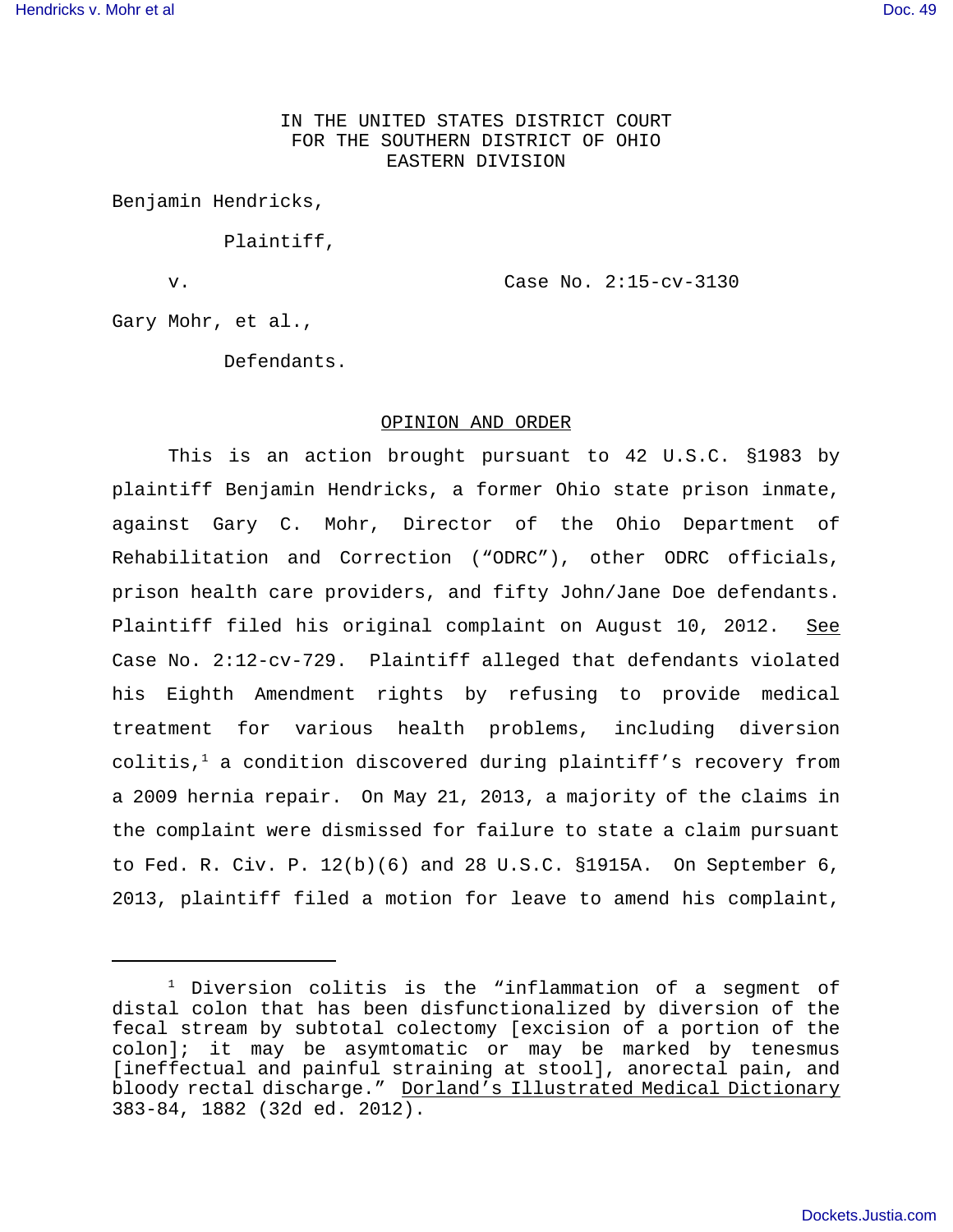and tendered a proposed amended complaint. By order dated May 16, 2014, the magistrate judge granted in part the motion to amend, and permitted plaintiff to amend his complaint to assert certain claims, including an Eighth Amendment claim relating to the failure to treat plaintiff's diversion colitis. Instead of filing an amended complaint, on May 21, 2014, plaintiff moved to voluntarily dismiss his complaint without prejudice. The motion was granted on November 25, 2014.

On October 5, 2015, within the one-year period for refiling under Ohio Rev. Code §2305.19, Ohio's savings statute, plaintiff filed a motion to reopen the case. By order dated March 15, 2016, the motion was granted, and the clerk was directed to open a new civil action (the instant case number), with an effective filing date of October 5, 2015. After obtaining several extensions, plaintiff filed his complaint in this case on August 30, 2016. On January 19, 2017, the defendants moved pursuant to Fed. R. Civ. P. 12(b)(2) and (6) to dismiss the complaint, arguing: (1) that plaintiff failed to perfect service on certain defendants; (2) that plaintiff's claims are barred by the two-year statute of limitations for §1983 actions in Ohio, see Browning v. Pendleton, 869 F.2d 989, 992 (6th Cir. 1989); and (3) that defendants are entitled to dismissal on qualified immunity grounds.

On May 31, 2017, the magistrate judge issued a report and recommendation, recommending that all claims against Dr. Christenson, Christine Hall, Dr. Akasubo, Inam Khan, Steve Huffman, John DesMarais and the fifty John/Jane Doe defendants be dismissed pursuant to Fed. R. Civ. P. 4(m) for lack of service. Doc. 44, p. 14. The magistrate judge stated that he was not recommending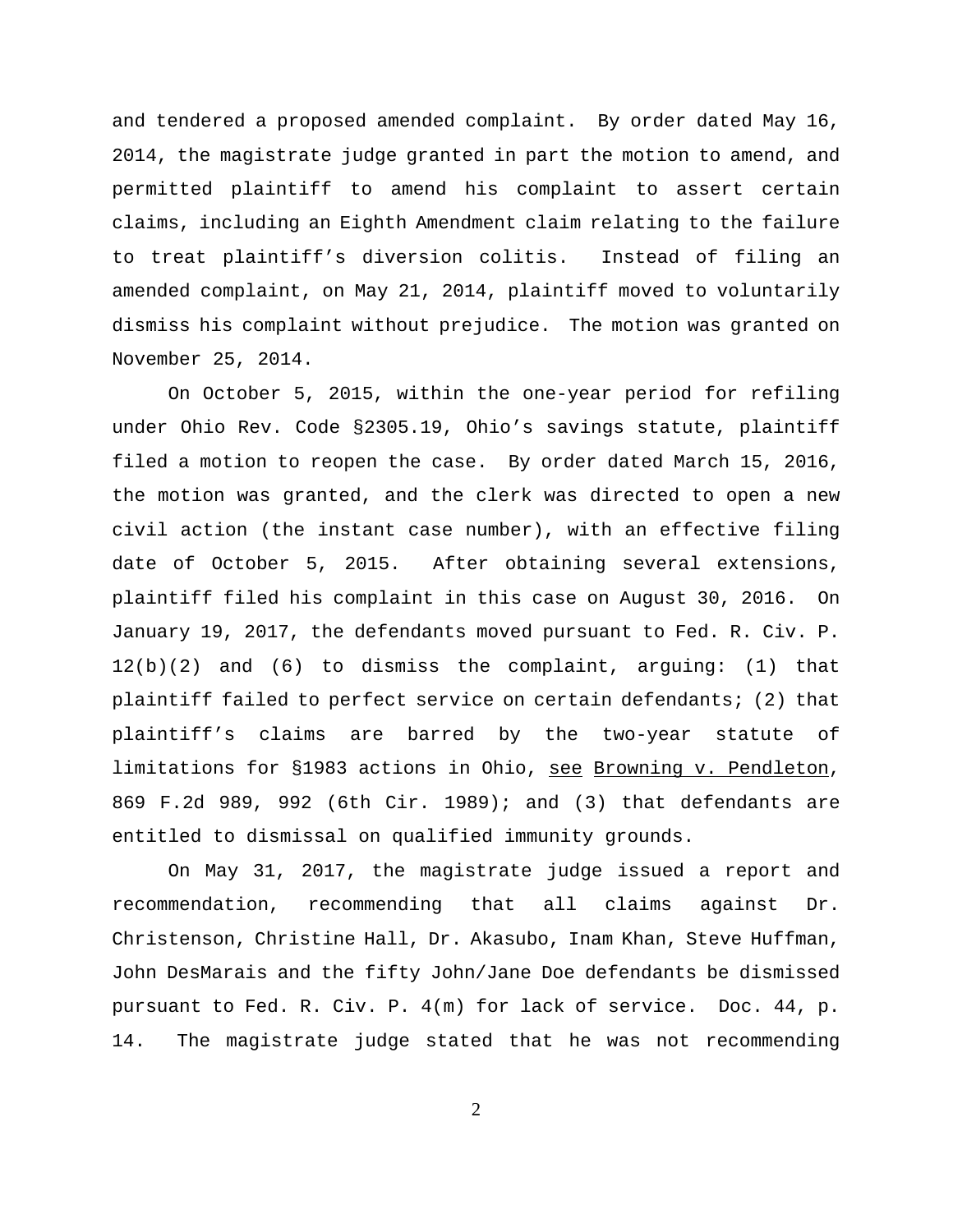dismissal on qualified immunity grounds. Doc. 44, p. 14.

The magistrate judge further recommended that plaintiff's Eighth Amendment claims relating to his shoulder prosthesis, Crohn's disease, hernias and pain management be dismissed as barred by the statute of limitations. Doc. 44, pp. 11-14. The magistrate judge concluded that the only claim preserved under the Ohio savings statute is the Eighth Amendment claim alleging the failure to treat the diversion colitis condition asserted against ODRC Chief Medical Officer John Gardner; ODRC Medical Director Dr. Andrew Eddy; Dr. Arthur Hale, Chief Medical Officer at the Pickaway Corrections Institute ("PCI"); and Anthony Ayres, Health Care Administrator at PCI. Doc. 44, pp. 11-14. The magistrate judge relied on plaintiff's allegations that two years after the 2009 discovery of the diversion colitis condition  $(i.e.,$  sometime in 2011), Gardner approved the use of enemas for treatment of the condition, but that these treatments were discontinued and the above defendants refused to resume these treatments. The magistrate judge concluded that because this alleged decision not to resume the approved treatments was made within the limitations period, which began on August 10, 2010, this claim was not barred. Doc. 44, p. 11.

The magistrate judge observed that the savings statute preserved this claim only to the extent that it existed at the time of plaintiff's voluntary dismissal of the action on November 25, 2014. Doc. 44, p. 13. Because the diversion colitis claim at that time only addressed the time period through the filing of plaintiff's motion to amend on September 6, 2013, the magistrate judge recommended that the motion to dismiss be denied as to this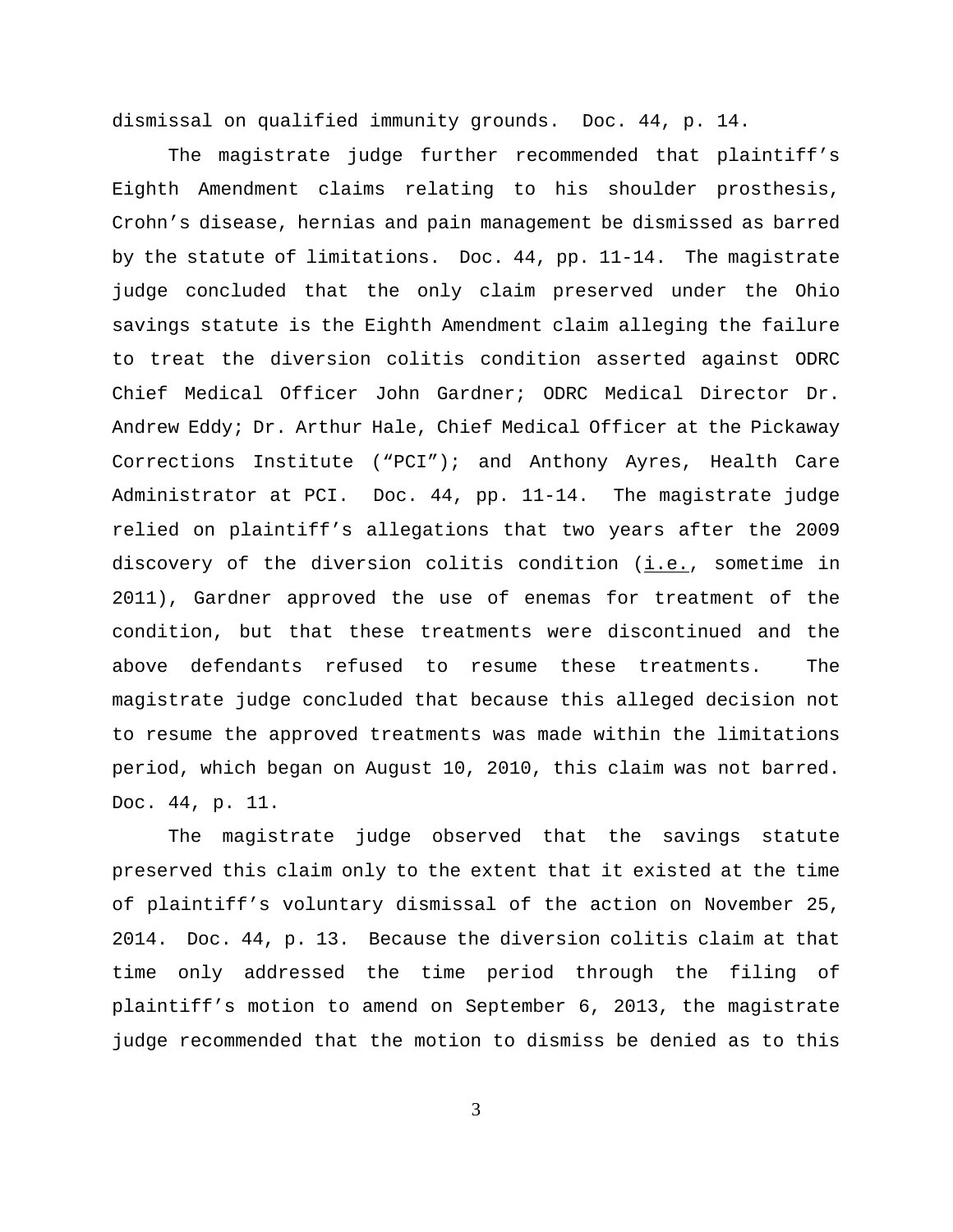claim only for constitutional violations occurring within the limitations period through September 6, 2013. Doc. 44, pp. 13-14.

On June 13, 2017, defendants filed a partial objection to the report and recommendation. Defendants object to the recommendation to deny dismissal of the Eighth Amendment diversion colitis claim against defendants Gardner, Eddy, Hale and Ayres on statute of limitations and qualified immunity grounds. Doc. 45. Plaintiff did not file objections to the report and recommendation.

## II. Standards of Review

If a party objects within the allotted time to a report and recommendation, the court "shall make a de novo determination of those portions of the report or specified proposed findings or recommendations to which objection is made." 28 U.S.C. §636(b)(1); see also Fed. R. Civ. P. 72(b). Upon review, the Court "may accept, reject, or modify, in whole or in part, the findings or recommendations made by the magistrate judge." 28 U.S.C.  $§636(b)(1)$ .

In ruling on a motion to dismiss under Rule 12(b)(6), the court must construe the complaint in a light most favorable to the plaintiff, accept all well-pleaded allegations in the complaint as true, and determine whether plaintiff undoubtedly can prove no set of facts in support of those allegations that would entitle him to relief. Erickson v. Pardus, 551 U.S. 89, 94 (2007); Bishop v. Lucent Technologies, Inc., 520 F.3d 516, 519 (6th Cir. 2008). To survive a motion to dismiss, the "complaint must contain either direct or inferential allegations with respect to all material elements necessary to sustain a recovery under some viable legal theory." Mezibov v. Allen, 411 F.3d 712, 716 (6th Cir. 2005).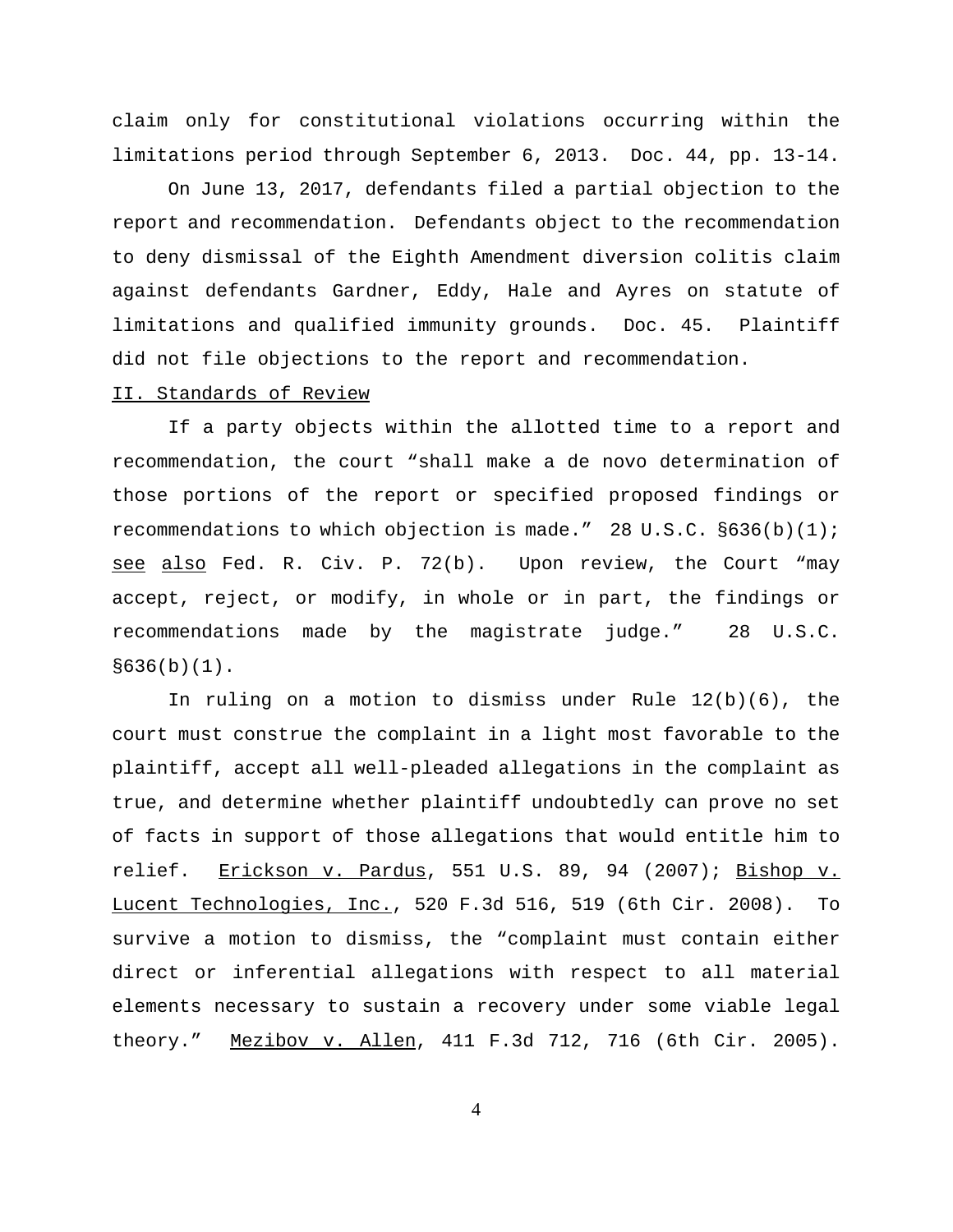While the complaint need not contain detailed factual allegations, the "[f]actual allegations must be enough to raise the claimed right to relief above the speculative level," Bell Atlantic Corp. v. Twombly, 550 U.S. 544, 555 (2007), and must create a reasonable expectation that discovery will reveal evidence to support the claim, Campbell v. PMI Food Equipment Group, Inc., 509 F.3d 776, 780 (6th Cir. 2007).

# III. Defendants' Objection

## A. Plaintiff's Allegations - Eighth Amendment Claim

 To establish an Eighth Amendment violation based on the failure to provide medical care, a prisoner must show that he has a serious medical condition and that the defendants displayed a deliberate indifference to his health. Farmer v. Brennan, 511 U.S. 825, 839 (1994). A medical need is objectively serious if it is one that has been diagnosed by a physician as mandating treatment or one that is so obvious that even a lay person would easily recognize the necessity for a doctor's attention. Blackmore v. Kalamazoo County, 390 F.3d 890, 897 (6th Cir. 2004). The seriousness of a prisoner's medical needs may also be demonstrated by the effect of delay in treatment, including the delayed administration of medication. Id. at 897; see also Westlake v. Lucas, 537 F.2d 857, 860-861 (6th Cir. 1976)(prisoner states a claim when he alleges that prison authorities denied reasonable requests for medical treatment in the face of an obvious need for such attention where the inmate is thereby exposed to undue suffering or a threat of tangible residual injury; district court erred in dismissing case at the pleading stage where prisoner alleged that he was forced to endure a period of intense discomfort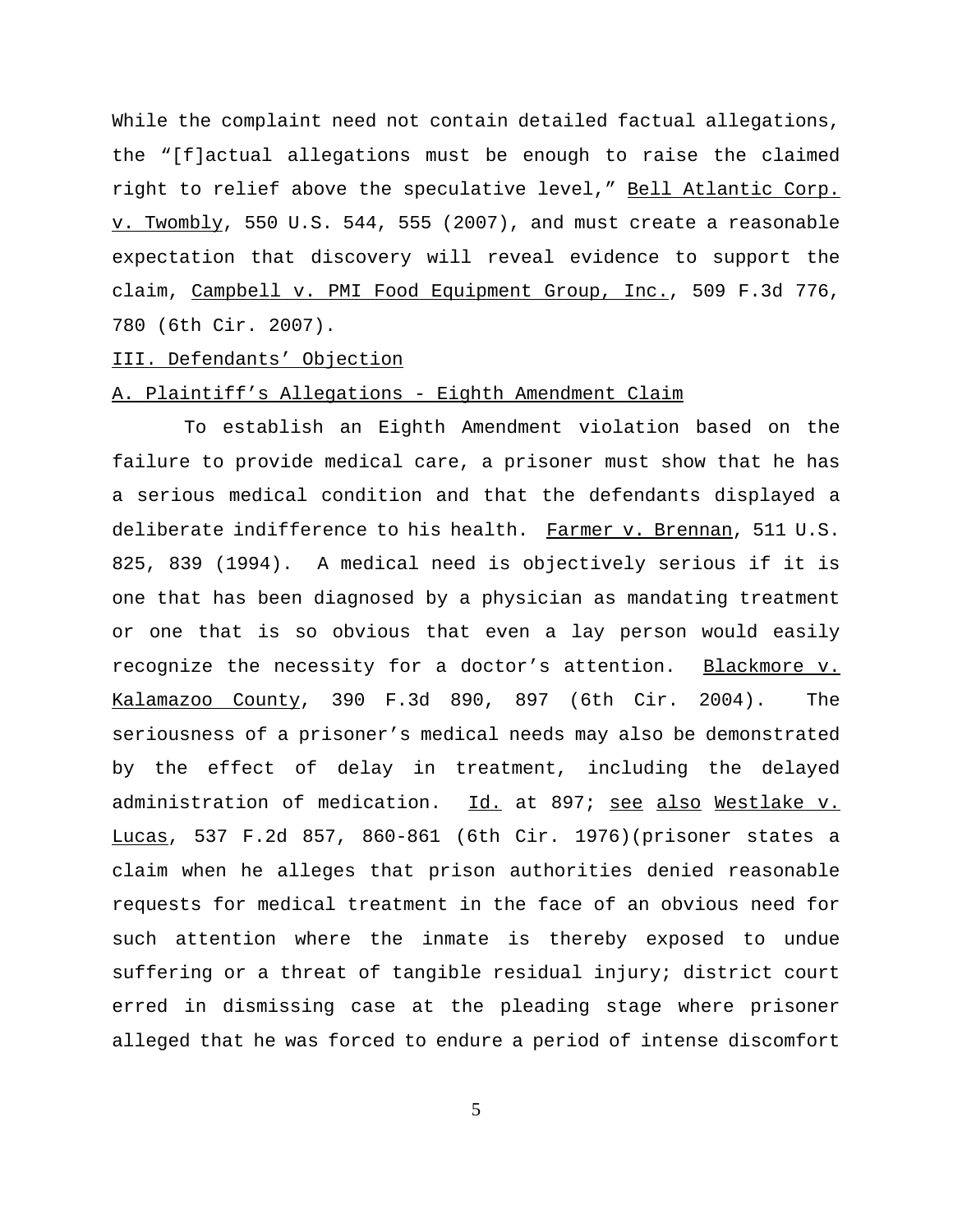because his pleas for medical assistance went unheeded). In evaluating the seriousness of a medical condition, courts consider a variety of factors, including whether the condition is one that a doctor or other health care professional would find worthy of treatment, and whether it causes (or, if left untreated, has the potential to cause) chronic and substantial pain. Chance v. Amrstrong, 143 F.3d 698, 702-03 (2d Cir. 1998). In addition, to be liable under the Eighth Amendment deliberate indifference standard, officials must subjectively know of and disregard an excessive risk to inmate health or safety, must be aware of facts from which they could conclude that a substantial risk exists and must actually draw that conclusion. Farmer, 511 U.S. at 844.

The allegations in the current complaint concerning plaintiff's colitis condition are as follows:

53) During recovery from the 2009 hernia repair it was discovered Plaintiff also had diversion colitis and the treating physician at OSUMC started short-chain fattyacid enemas as the normal/standard treatment[.]

54) Upon Plaintiff's discharge from OSUMC this treatment was discontinued by Defendant Akasubo with no reason given even though symptoms persisted[.]

55) When Plaintiff was sent back to PCI he complained to his treating physician and was told Defendant DesMarais refused to approve the enemas because they were nonformulary[.]

56) After 2 years of complaints, bleeding and pain Plaintiff had a meeting with Defendant Gardner who initially approved the enemas[.]

57) Plaintiff experienced trauma, pain and bleeding during a treatment due to an anal stricture which was later discovered[.]

58) After this was resolved enough to allow treatment Defendants Gardner, Eddy, Hall, Christenson, Hale, Khan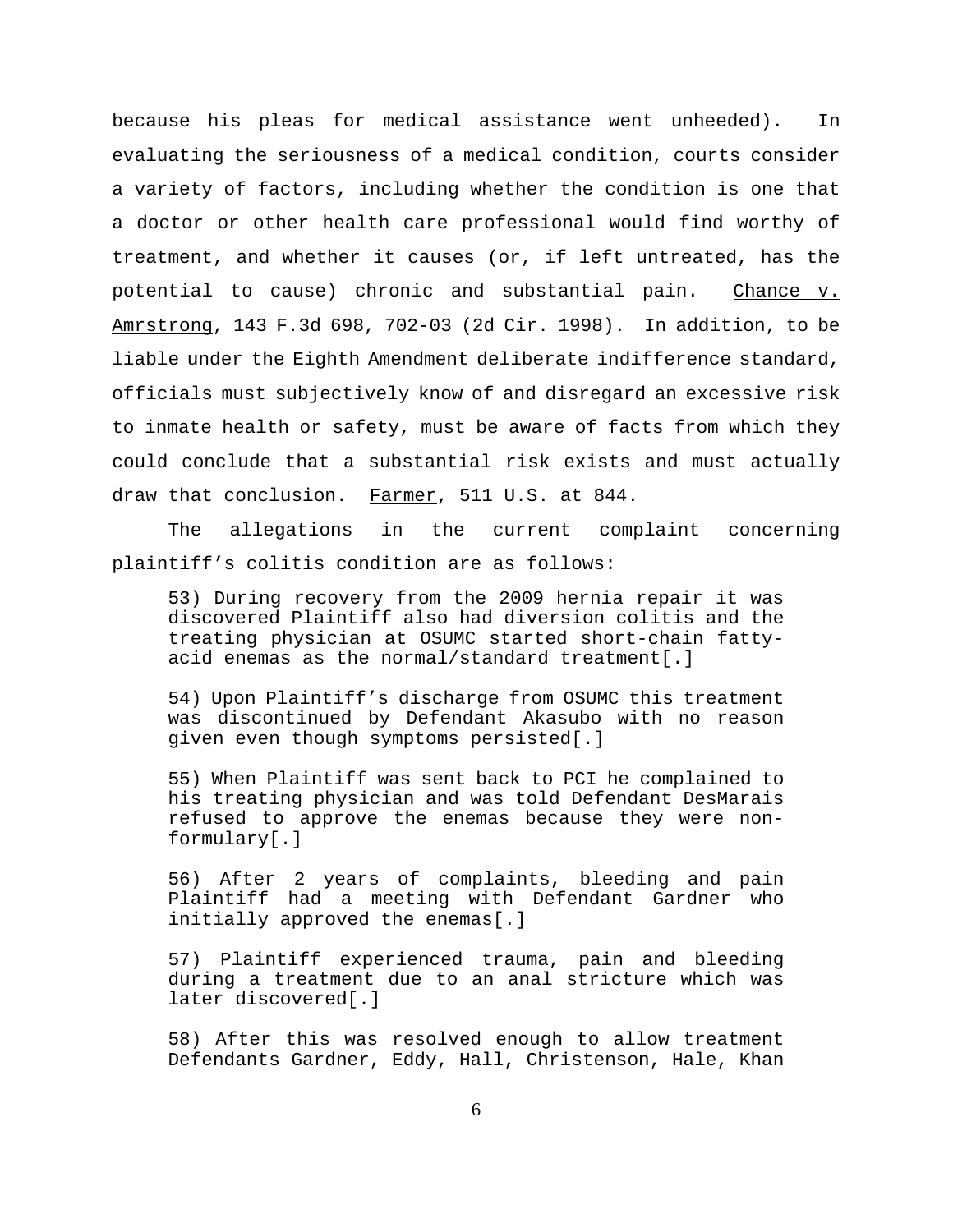and Ayres declined to resume treatment due to "cost and availability" of the enemas[.]

59) Plaintiff continued to suffer pain, bleeding, cramps, etc., due to no treatment and Dr. Levine decided to have him consult with Dr. Alan Harzman for either ileal-anal anastomosis or proctectomy for issues with Diversion Colitis[.]

60) Plaintiff met with Defendant Hale after Dr. Levine and was told there was little chance of himself, Gardner, Eddy, Hall, Christenson or Ayres approving the surgical consult but [he] would submit the request[.]

61) After further complaints Plaintiff was finally approved to see Dr. Harzman but because the consult occurred near the end of Plaintiff's [incarceration] in 2014 Dr. Harzman stated he could not get anything done quick enough and more than likely he would have to wait until after he was released from prison[.]

62) Plaintiff suffered pain, bleeding, mental anguish and other medical complications at the hands of Defendants Akasubo, DesMarais, Gardner, Eddy, Hall, Christenson, Hale, Khan and Ayres from November 2009 to November 2014[.]

Doc. 22, Complaint. These allegations substantially mirror the allegations contained in the proposed amended complaint submitted by plaintiff on September 6, 2013. See Case No. 2:12-cv-729, Doc. 32-1. In granting leave to amend the complaint as to this claim, the magistrate judge concluded that plaintiff's allegations were sufficient to plead an Eighth Amendment claim of deliberate indifference to plaintiff's diversion colitis condition. See Case No. 2:12-cv-729, Doc. 41, p. 23. This court agrees that these allegations are sufficient to allege that plaintiff has a serious medical condition which was diagnosed and recognized by a physician and which caused chronic pain, bleeding and cramps, and that defendants Gardner, Eddy, Hale and Ayres acted with deliberate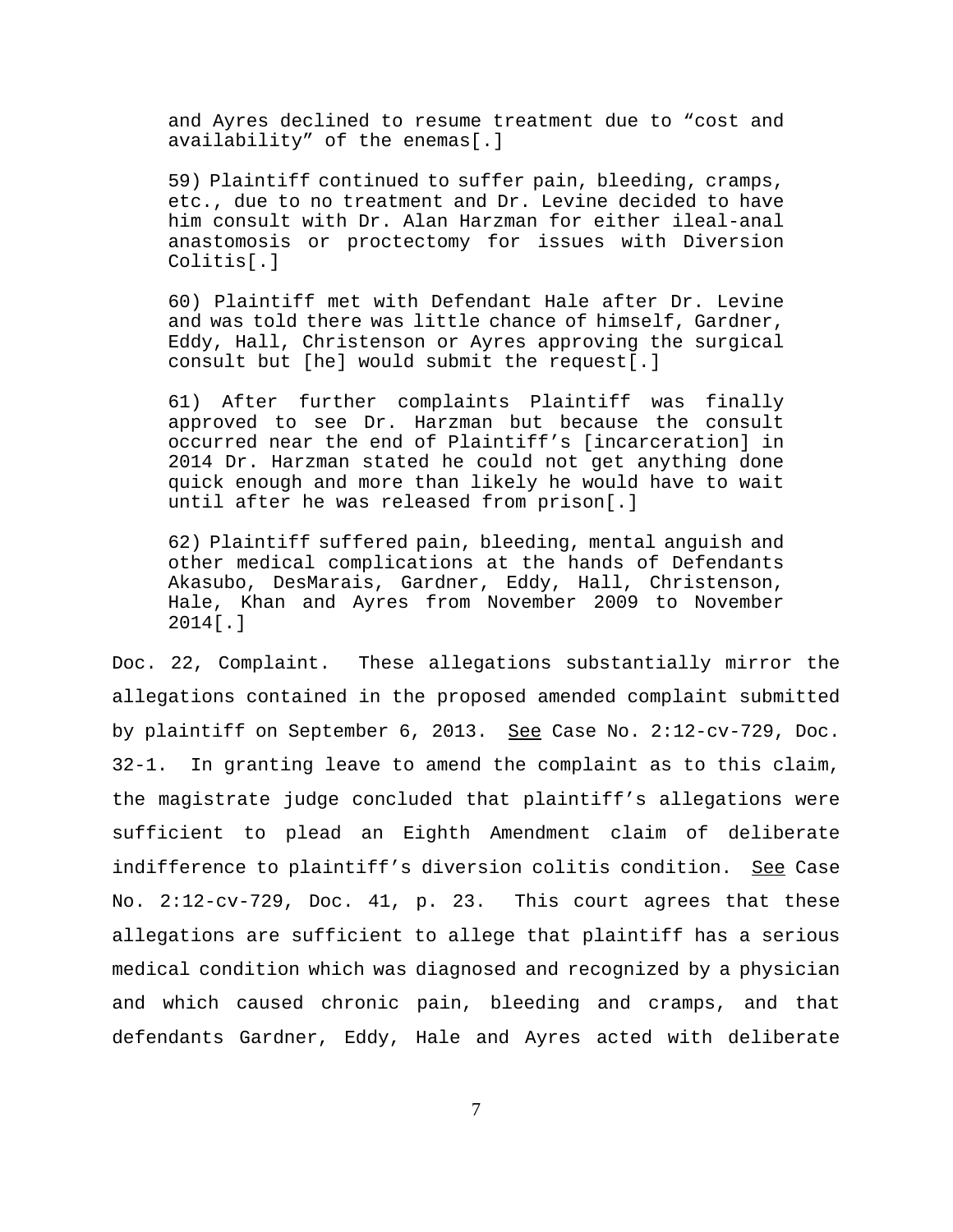indifference in not providing treatment for this condition.

# B. Statute of Limitations

As noted by the magistrate judge, the limitations period begins to run when a plaintiff knows or has reason to know of the injury which is the basis of his action. Kuhnle Bros., Inc. v. County of Geauga, 103 F.3d 516, 520 (6th Cir. 1997). Plaintiff's original complaint was filed on August 10, 2012. Thus, claims based on violations of plaintiff's constitutional rights which occurred and were known to him prior to August 10, 2010, would be barred. The actual actions by prison authorities refusing medical care are the discrete unlawful acts that trigger the statute of limitations. Bruce v. Correctional Medical Services, Inc., 389 F. App'x 462, 466-67 (6th Cir. 2010). The limitations period is not extended by passive inaction or the continual ill effects from an original violation. Eidson v. State of Tennessee Dep't of Children's Servs., 510 F.3d 631, 635 (6th Cir. 2007).

Defendants note that plaintiff knew about the defendants' refusal to provide enema treatment for his diversion colitis upon his return to PCI following hernia surgery in 2009. However, the magistrate judge's recommendation on the limitations question is not based on the initial 2009 refusal to treat plaintiff's colitis with enemas, an act outside the limitations period commencing August 10, 2010. Rather, the magistrate judge relied exclusively on plaintiff's allegations that two years after the hernia surgery (some time in 2011, within the limitations period), Gardner approved the use of enemas, but thereafter, the defendants decided not to continue these treatments. See Doc. 44, p. 11. The court agrees with the magistrate judge that this 2011 decision not to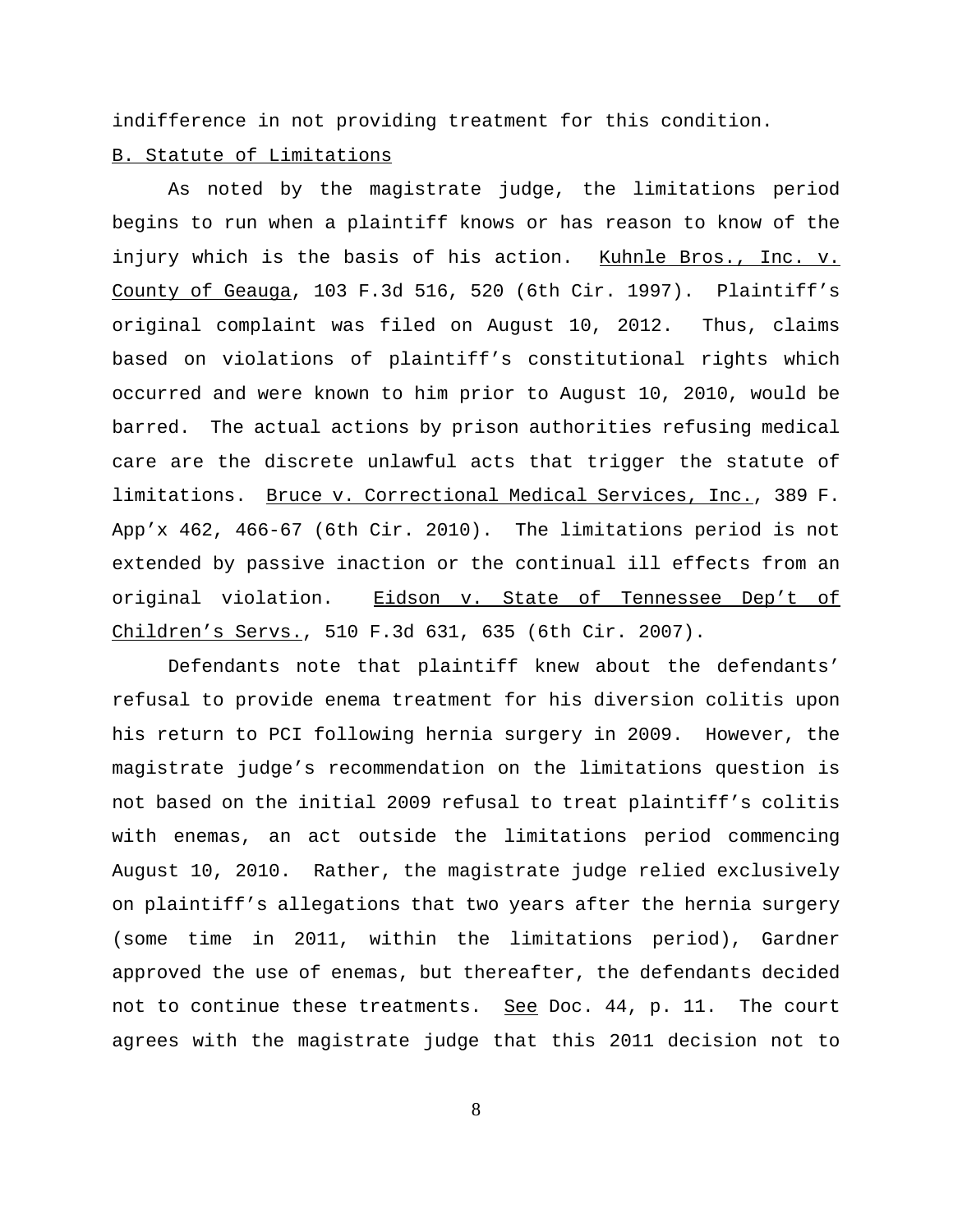resume treatments constituted a new and "actual action" within the limitations period, see Bruce, 389 F. App'x at 466-67, which was sufficient to preserve this claim under the Ohio savings statute. Plaintiff's Eight Amendment claim concerning the lack of treatment of his colitis, insofar as it is based on this 2011 decision and any other subsequent alleged actions through September 6, 2013, are not barred by the statute of limitations, and this branch of defendants' objection is denied.

### C. Qualified Immunity Defense

Defendants also object to the magistrate judge's decision not to recommend dismissal based on their defense of qualified immunity. Under the qualified immunity doctrine, government officials are entitled to qualified immunity for discretionary acts that do not violate clearly established federal statutory or constitutional rights of which a reasonable person would have known. Anderson v. Creighton, 483 U.S. 635, 638-39 (1987). The qualified immunity analysis involves asking whether: (1) the facts, viewed in the light most favorable to plaintiff, show a violation of a constitutional right; and  $(2)$  the right at issue was clearly established at the time of the alleged misconduct; either of these prongs may be addressed first. Pearson v. Callahan, 555 U.S. 223, 232-36 (2009). Qualified immunity shields individuals not just against liability, but against the suit itself. Id., 555 U.S. at 231.

As the magistrate judge noted, defendants' motion to dismiss contains only a general discussion of qualified immunity cases, with no argument as to why they are entitled to invoke that defense in this case. See Doc. 40, pp. 6-7. In their reply, defendants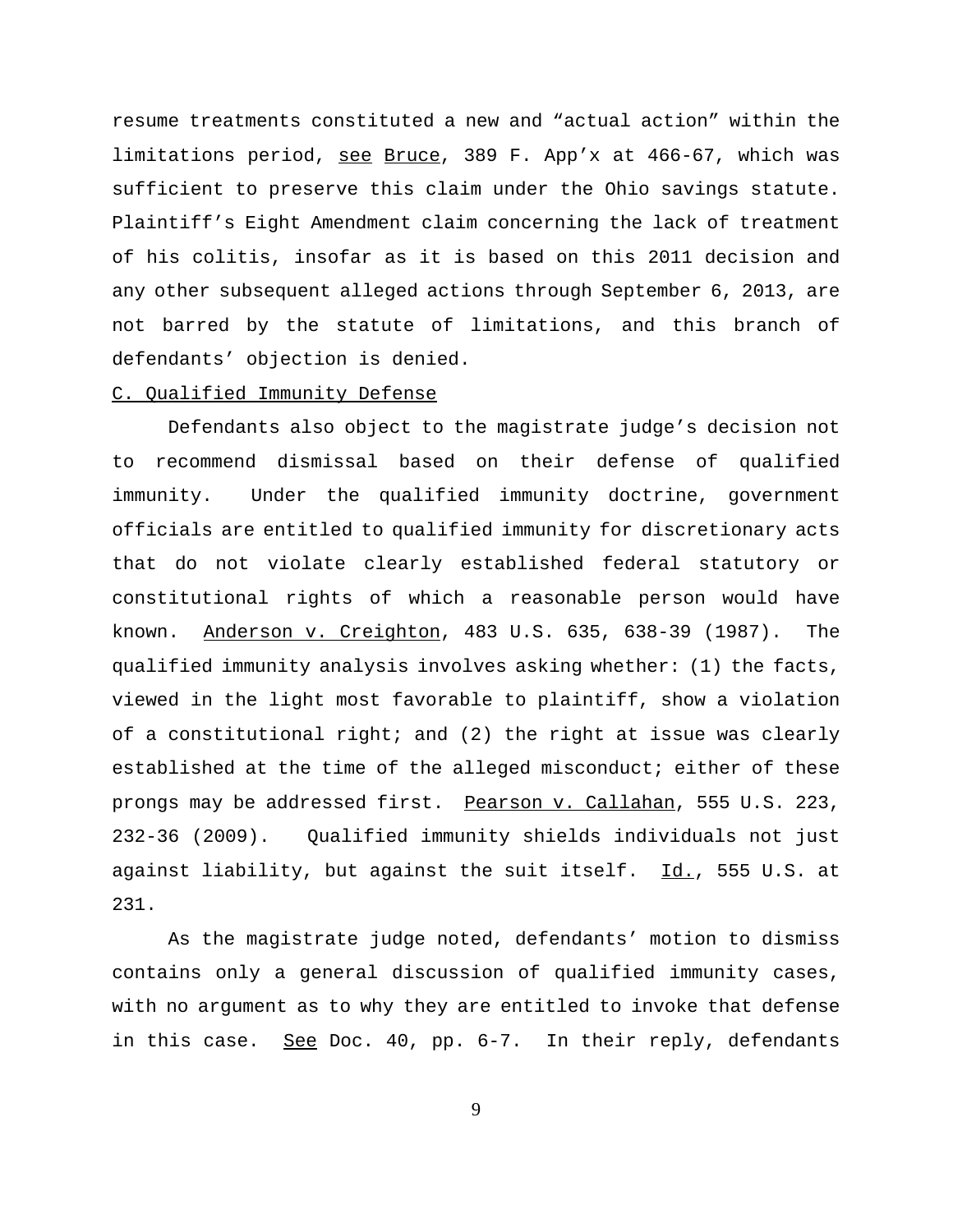note that plaintiff did not refer to their discussion of qualified immunity in his response, despite the fact that plaintiff bears the ultimate burden of proving that the defendants are not entitled to qualified immunity. From plaintiff's silence on this issue, defendants conclude that "Plaintiff does not contest Defendants' entitlement" to the qualified immunity defense. Doc. 43, p. 6.

This court cannot reasonably infer from plaintiff's failure to respond to defendants' brief reference to the qualified immunity defense in their motion that plaintiff has conceded this issue. In light of the general, bare-bones nature of defendants' discussion of the qualified immunity defense, plaintiff would be hard pressed to make a meaningful response. The court also notes that plaintiff is not required to plead facts in the complaint which respond to or refute defendants' qualified immunity defense. See Goad v. Mitchell, 297 F.3d 497, 501-05 (6th Cir. 2002)(holding that there is no heightened pleading requirement for civil rights plaintiffs in cases in which the defendant raises the affirmative defense of qualified immunity, citing Crawford-El v. Britton, 523 U.S. 574 (1998)). In fact, although the ultimate burden of proof is on plaintiff to show that the defendants are not entitled to qualified immunity, the defendants bear the initial burden of putting forth facts that suggest that they were acting within the scope of their discretionary authority. Stoudemire v. Michigan Dep't of Corrections, 705 F.3d 560, 568 (6th Cir. 2013). Defendants did not do so in their motion to dismiss.

For the first time in their objection, see Doc. 45, p. 8, defendants note the allegation that plaintiff "experienced trauma, pain and bleeding during a treatment due to an anal stricture which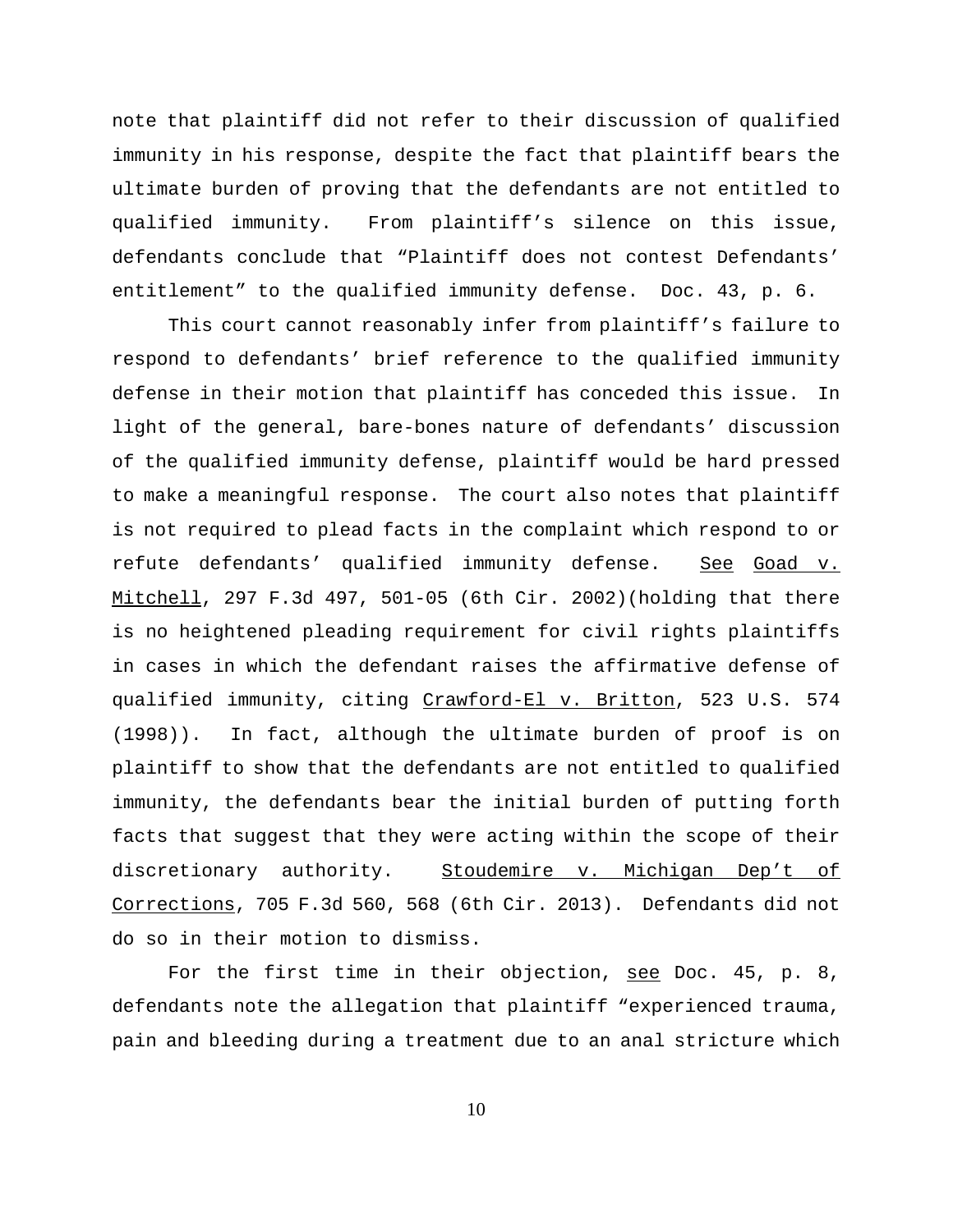was later discovered[.]" See Complaint, 1 57. From this language, defendants argue that plaintiff "acknowledges that it was appropriate to discontinue 'enemas'" and that plaintiff "concedes" that it was not deliberate indifference for defendants to cease providing the enemas as they were causing plaintiff trauma, pain and bleeding. Doc. 45, p. 8 Defendants contend that in light of the side effects mentioned in paragraph 57, they are entitled to qualified immunity because they acted reasonably in discontinuing treatment and did not deprive plaintiff of a constitutional right. Doc. 45, p. 8.

Defendants' failure to make this latest argument before the magistrate judge constitutes a waiver of that argument for purposes of this report and recommendation. See Murr v. United States, 200 F.3d 895, 902 n. 1 (6th Cir. 2000). Even assuming that this argument is properly asserted for the first time in the objection, it ignores the next allegation in the complaint, which states that after the adverse side effects were "resolved enough to allow treatment[,]" the defendants declined to resume treatment. Complaint, ¶ 58. The language in the complaint simply does not support defendants' arguments that plaintiff "concedes" or "acknowledges" their entitlement to qualified immunity.

Furthermore, the Sixth Circuit has noted that although a defendant's entitlement to qualified immunity is a threshold question to be resolved at the earliest possible point, "it is generally inappropriate for a district court to grant a 12(b)(6) motion to dismiss on the basis of qualified immunity." Wesley v. Campbell, 779 F.3d 421, 433 (6th Cir. 2015). Rather, the earliest possible point "is usually summary judgment and not dismissal under